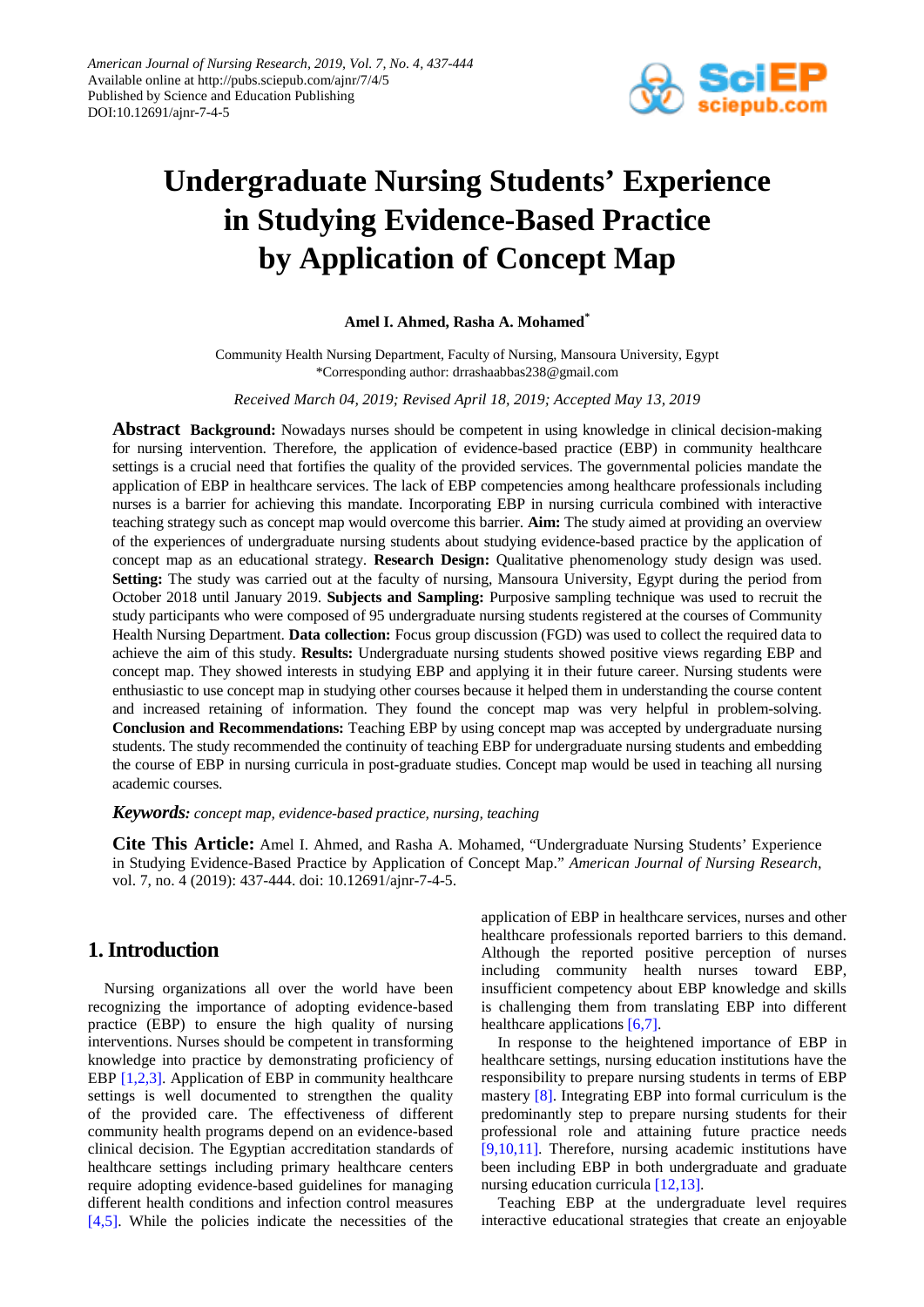teaching environment that which promotes students' learning process [\[10,14,15\].](#page-6-6) Concept mapping is one of the educational methods that actively engage students in educational activities and helps in acquiring critical thinking abilities  $[16,17,18,19]$ . Using of concept map enables students to make a decision in a complex and diverse healthcare environment as defined in different medical, nursing and public health literature [\[20,21,22,23\].](#page-6-8)

Concept maps are a type of graphic illustration that shows how different concepts relate to each other. They are made of nodes (concept squares) and links (lines with tags) which are intended to represent knowledge and are used in a wide range of activities to make learning easier [\[24,25\].](#page-6-9) They can construct a schema of related concepts around a domain or clinical problem to foster clinical reasoning for effective patient care [\[26\].](#page-6-10) They may be conducted individually, or in groups. Individually developed concept maps permit students to discover important concepts and relations on their own time and terms. Collaborative mapping involves building or sharing concept maps as a group. Students can act together, transfer, and exchange opinions with other members of their group [\[27\].](#page-6-11)

Few studies have specifically delineated student nurses' perceptions of EBP and its effective educational strategies [\[28\].](#page-6-12) More qualitative research is required to investigate the interactive educational strategies to improve the competencies of the undergraduate nursing students in skills of EBP [\[15\].](#page-6-13) Therefore, the current study was conducted to reflect the experiences of undergraduate nursing students about studying evidence-based practice and the application of the concept map in educating the course. The aim of this study was investigated through a qualitative study design.

## **1.1. Aim of the Study**

The study aimed at providing an overview of the experiences of undergraduate nursing students about studying evidence-based practice by the application of concept map as an educational strategy.

The research questions were:

- What are the views of the nursing students about studying evidence-based practice?

- What are the skills that were acquired from studying evidence-based practice?

- What are the challenges faced nursing students in studying evidence-based nursing course?

- Do the nursing students accept the concept map as an educational method?

# **2. Method**

## **2.1. Study Design**

A qualitative phenomenology study design was used to achieve the aim of this study by using focus group discussion (FGD). According to Barbour, R. S. [\[29\],](#page-6-14) the FGD is appropriate to draw-out the voice of students in relation to the introduction of a new educational method. The qualitative study design was used throughout this study to investigate in-depth the views and acceptability of students in relation to the newly introduced topic (Evidence-Based Practice) and educational method (Concept Map). Accordingly, a further modification for course sustainability would be established [\[30\].](#page-6-15)

## **2.2. Setting**

This study was carried out at the faculty of nursing, Mansoura University, Egypt.

## **2.3. Sampling Size and Technique**

A convenience sample of undergraduate nursing students enrolled in the evidence-based nursing course in a fourth level program at the faculty of nursing, Mansoura University. All students who studied the course during the first semester of the academic year 2018-2019 were 180 students. All of them were invited to participate in the study, but only 95 of them agreed to participate in the FGD.

#### **2.4. Study Tool**

FGD guiding questions were used to encourage verbalization:

Q1. Describe your experience with studying evidencebased practice throughout the course of "Evidence-Based Nursing"?

Q2. What are the possibilities of the application of evidence-based practice in the nursing field?

Q3. What are the difficulties you faced in studying evidence-based practice course?

Q4. How do you describe the concept map as an educational method?

These questions of the FGD were translated from Arabic into English and vice versa to ensure the meaning consistency. To test the validity of the FGD guiding questions, a jury of five academic nursing staff members who have experience in qualitative research revised the questions. Moreover, the Arabic version of these questions was piloted on ten students before conducting the study. Questions were modified according to the findings of the pilot test and the comments of juries.

## **3. Process of Study Implementation**

The "Evidence-Based Nursing" course is focused on enabling students to be skillful in implementing the five steps of evidence-based practice: formulating answerable questions, tracking the evidence, appraising the evidence, applying the evidence and evaluating the practice change.

An experienced team of teachers was assigned to teach the evidence-based nursing course. The allocated time of the course was three credit hours (1 credit hour for theoretical teaching and 2 credit hours for practical training). The time table of the course was 7 hours weekly throughout 12 weeks. Sessions of the course content is illustrated in [Table 1.](#page-2-0) The theoretical part of each topic was presented in a one-hour interactive lecture followed by 12 hours of practical training (6 hours/ week).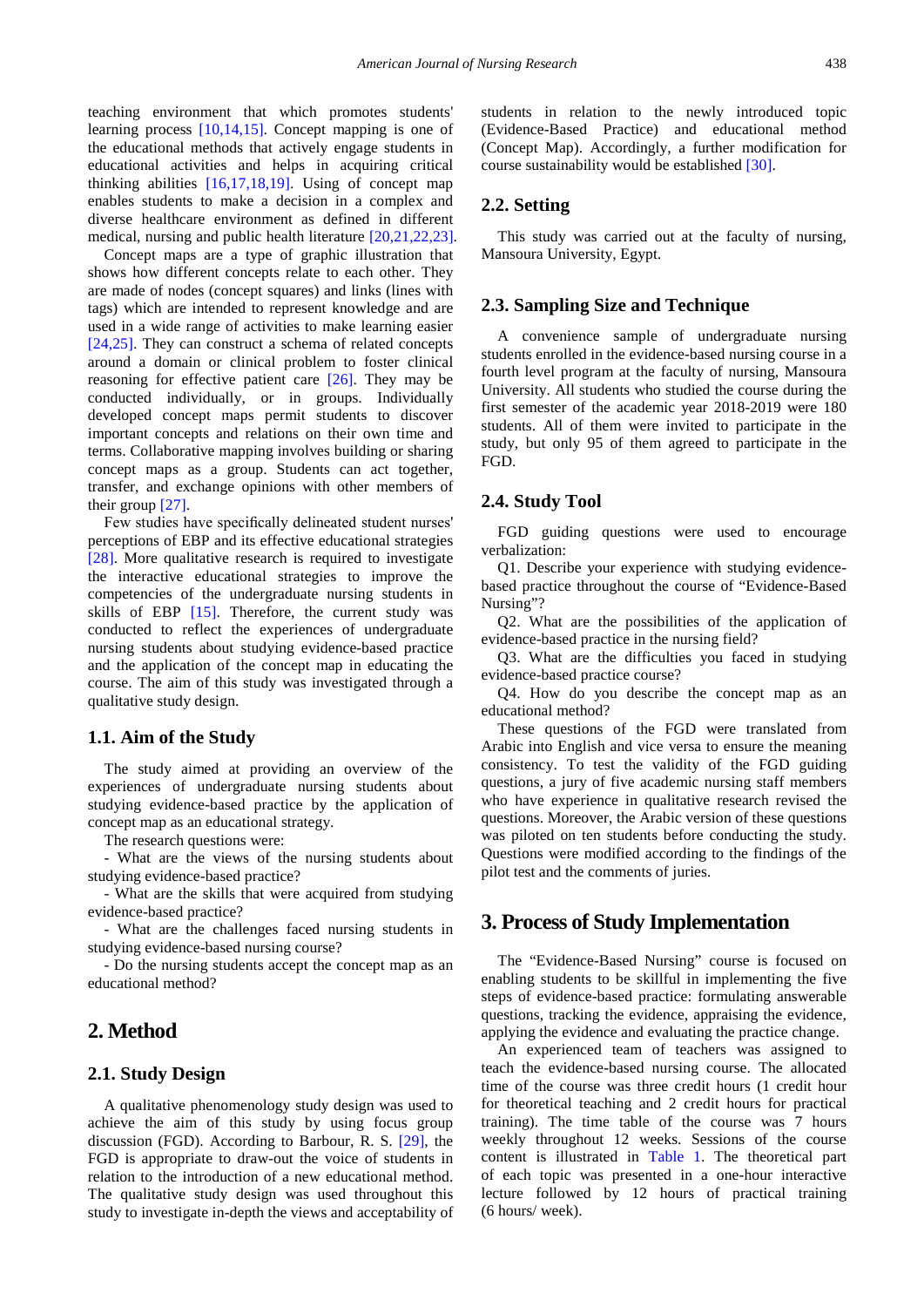**Table 1. Sessions of evidence-based nursing course**

<span id="page-2-0"></span>

| Sessions.                     | Content                                                                                                                                                             |
|-------------------------------|---------------------------------------------------------------------------------------------------------------------------------------------------------------------|
| $1st$ week                    | - Introduction to the concept, importance, and skills of evidence-based practice.<br>- Illustration and training of concept map.                                    |
| $2nd$ and $3rd$ weeks         | Theoretical and practical training on "formulating answerable questions".                                                                                           |
| $4th$ and $5th$ weeks         | Theoretical and practical training on "tracking down the evidence".                                                                                                 |
| $6th$ and $7th$ weeks         | Theoretical and practical training on "critically appraising evidence".                                                                                             |
| $8th$ and $9th$ weeks         | Application of evidence and practical training on integrating research evidence and healthcare professionals'<br>experiences with patients' values and preferences. |
| $10^{th}$ and $11^{th}$ weeks | Evaluating the practice change.                                                                                                                                     |
| $12^{th}$ week                | Finalizing of the learning project.                                                                                                                                 |

The concept map was introduced through planned step-by-step instructions that highlighted the structure of the concept map, essential key concepts, linkages and its benefits for developing the knowledge and skills. Students were provided with a specially-prepared handout that included the definition of concept map, different uses, and examples of concept maps. The concept map was used along with other different teaching and learning methods that were used in teaching this course as interactive lectures, small group discussion, project-based learning, facilitated practice at the computer and simulated laboratories, facilitated practice in clinical placement, and self-study.

During the practical training, the students were divided into small groups; each group was composed of 6-7 students who were asked to select a clinical problem to apply the steps of evidence-based practice throughout their assigned project. Students formulated a well-defined clinical question/s by using PICO(T) format related to the selected clinical problem according to Leonardo, R. [\[31\].](#page-6-16)

Computer laboratory training was used to train the students on tracking down evidence by searching different scientific databases in which the teachers explained and demonstrated an electronic search. Then, the students were asked to track down their intended evidence by hands-on search. The tracked down evidence was critically appraised by the appropriate critical appraisal tools. The researchers went around checking students' progress and gave instructions where necessary.

Field training time in primary healthcare units was allocated for assessing individuals and families' values/preferences regarding the proposed clinical decision that is related to the pre-defined clinical problems. Finally, the students concluded a clinical decision for the previously stated clinical problem based on the results of field assessment and findings of implementing the new evidence.

Through using the concept map, the students of each small group became able to generate a list of concepts for their selected clinical problem. Then, they integrated the clinical problem in a constructed map that showed their understanding of the concepts of evidence-based practice. The students were free to make connections among the concepts and labeled the lines with their own words. The teachers could gather meaningful information about the students' conceptual understanding and conceptual development through the analysis of the concepts and propositions in the student-constructed concept maps.

#### **3.1. Data collection**

Focus group discussions were conducted with the nursing students (ten sessions). Each session included 8- 10 students and consumed 45-60 minutes. The total consuming time was 5.5 hours. The focus group discussions were conducted at a suitable time and an accessible venue. Each FGD was steered by the two researchers; one of them managed the FGD as a moderator and the other researcher worked in recording the discussion. The moderator started by presenting the aim of the FGD and proceeded by asking questions, while the other researcher recorded students' responses. The moderator asked questions in a free-flowing, interesting discussion, and probed for more details. The moderator assured that the discussion did not digress and tried to ensure that everyone has an input and that no one student dominates the discussion. The sessions of FGD continued until data saturation was reached at the point where no new data were being observed.

## **3.2. Data Analysis**

Thematic analysis was used to explore the nursing students' experiences and views with studying evidencebased practice, the acquired skills, challenges and concept map as an educational method. The interview transcripts were analyzed to search for common themes, similarities, and/or variations among students' experiences and views. Data were coded, identified under categories and subcategories, and organized together under common themes. To boost the validity of the thematic analysis, three volunteer colleagues reviewed the findings to clarify the analysis in relation to emerging categories and themes [\[32\].](#page-6-17)

## **3.3. Ethical Consideration**

The proposal of this study was approved by the community health nursing departments' committee and the faculty research ethics committee. Informed oral consents from the students were obtained. The students were all informed that all the obtained information would be considered confidential and analyzed anonymously.

# **4. Results**

Based on the findings of the content analysis, the study results are presented by qualitative data and illustrated in the following major themes as shown in Diagram 1.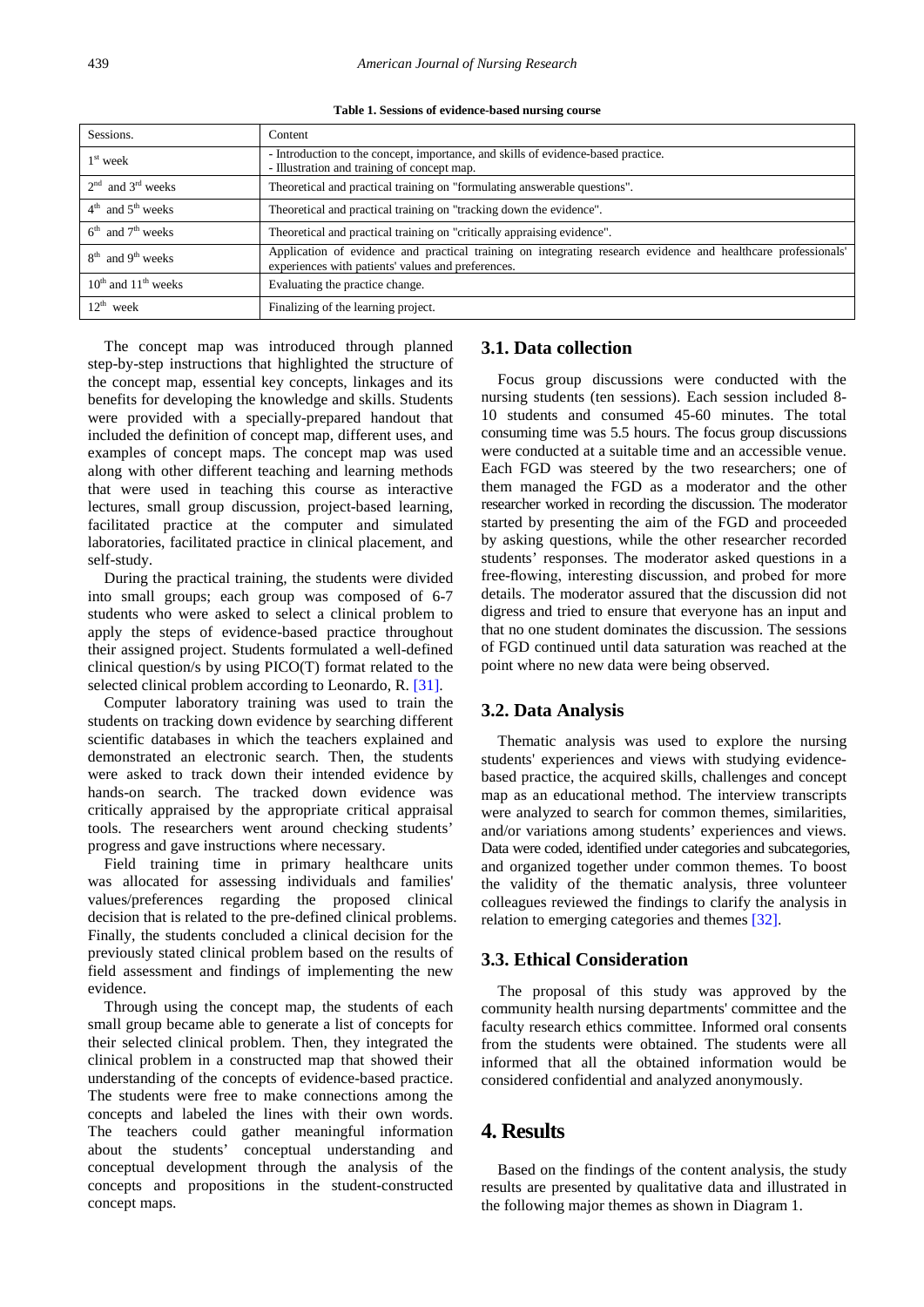

**Diagram 1.** Illustration of study themes

**1. Students' experience with studying evidence-based practice:**

Box 1, illustrates students' experience with studying evidence- based practice (EBP). Most of the students reported positive views about studying "EBP". Many students (n=43) mentioned that EBP is a novel and beneficial approach for their future practice. Other students found the EBP was an interesting subject. Many students (n= 37) mentioned that EBP would be applied in all nursing specialties. They believed that EBP improves the quality of care, and they feel confident in providing evidence-based nursing care. An example of their narratives is as follows: *FG 7 reported: "When I use EBP, I trust the delivered care to the patients", FG 3: "I recommend future application in clinical practice", FG 1: "It was a beneficial course", FG 3: "The course has a future benefits", FG 6, FG7: "It was a new and an interesting experience", FG 6:"The course was important for clinical practice". FG 18: "I had benefited from studying EBN course". FG 7: "It was a beneficial experience", FG 6: "It was beneficial for future practice", FG 8:"We like it and enjoyed studying".*

Other students  $(n= 14)$  realized that EBP depends on understanding and application rather than recall. In this regard, FG 3 reported: "The course requires practical application not theory". FG 7: "It depends on understanding not memorization", FG 9: "An experience which needs understanding". Moreover, other students (n= 22) expressed their interest in studying EBP in the future, FG 3: "It will be beneficial to study EBN in more advanced level after graduation". FG 7, FG 11: "I had benefited from studying EBN course…so I will study it in the future".

**Box 1. Students' experience with studying evidence-based practice**

- Novel and beneficial approach
- Interesting subject
- Applicable in all nursing specialties
- Improves the quality of care
- Depends on understanding and application
- Intentions to be studied in future

**2- Acquired skills through studying evidence- based practice:**

The acquired skills through studying EBP are summarized in Box 2, as described by the students. Emphasis on the concept of self-learning was reported by some students (n= 8). *FG 2: "I became able to find information by myself", FG 9: "After studying this course, I did not need to ask others for information… but I can reach it alone"*. Twenty-nine students reported that studying EBP provided them with the skill of identifying gaps in professional practice, tracking scientific research from valid scientific databases and search engines. *FG 2: "The course taught us how to identify gaps in professional practice", FG 4: "The course taught us method of searching in trustful websites", FG 6: "I learned how to search on scientific databases in an objective way", FG 8: "I learned searching new databases in a valid way".*  Furthermore, eleven students stated that they acquired skills of critical appraisal. *FG 3: "I learned how to appraise scientifically", FG 5: "I learned how to appraise a paper and select the best research", FG 7: "Criticize a paper and determine if it is valid or not".* 

Problem-solving and critical thinking skills were reported by 44 students. They also mentioned that EBP emphasized the involvement of patients in clinical decision-making that ensure the efficiency of the provided care. *FG 3: "EBP helped in solving the problem by scientific and objective way", FG 2:"It increase the effectiveness of nursing care because of patients' involvement in deciding their management plan"*, *FG 3: "It broadens thinking, increases ability of problem solving and provides a bulk of knowledge", FG 6: "It is a new approach for searching and solving problem-based on evidence"*, *FG 8:"EBP helped me to determine the problem and solve it based on evidence", FG 10: "Identification of the steps of solving any problem in a scientific way", FG 5: "I became able to integrate different concepts together to find a solution".*

#### **Box 2. Acquired skills through studying evidence-based practice**

- Strengthen skills of self-learning
- Acquired skill of identifying gaps in professional practice
- Acquired skills of tracking down scientific research
- Acquired skills of critical appraisal
- Strengthen skills of problem-solving and critical thinking skills
- Strengthen involvement of patients in clinical decision-making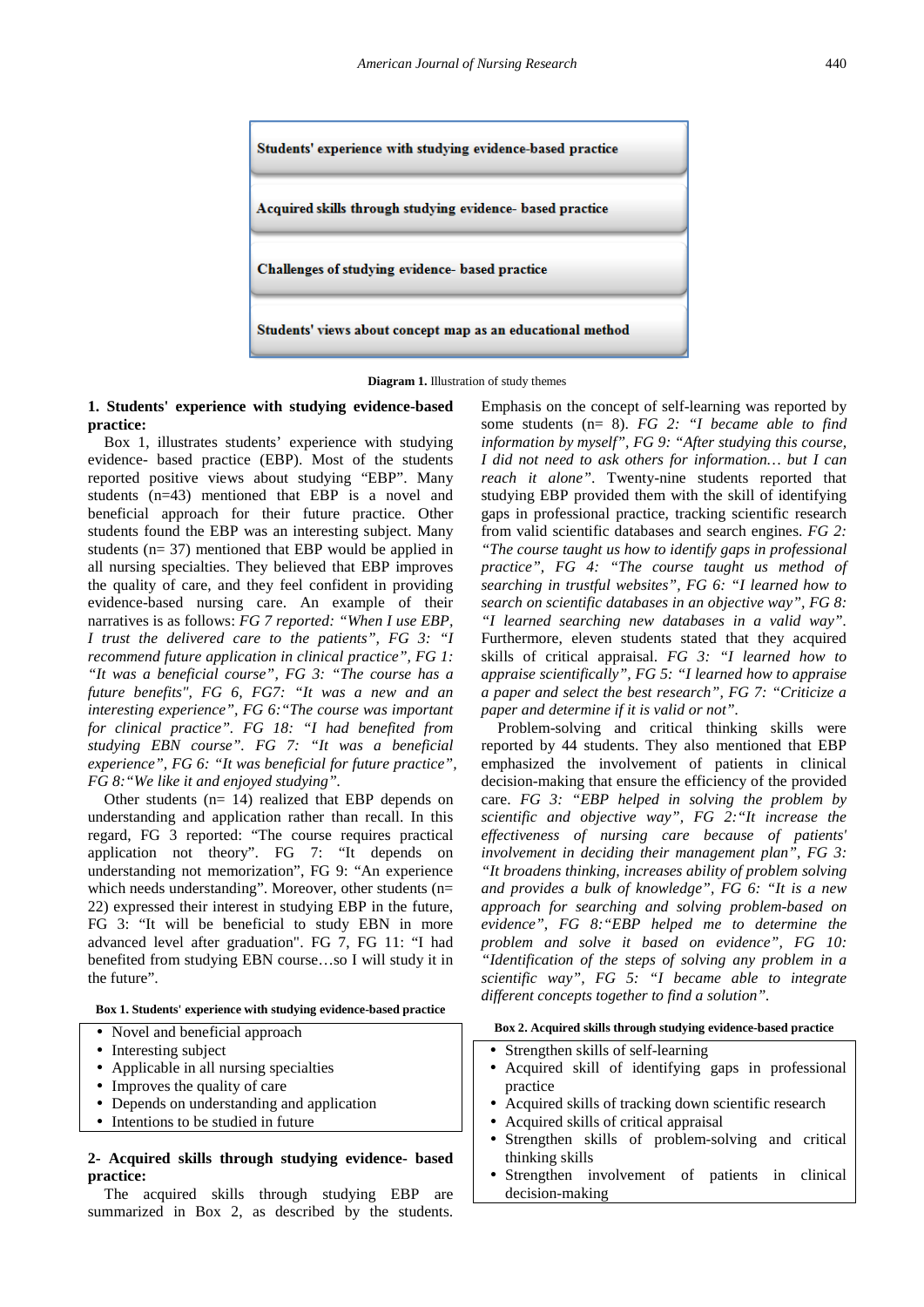#### **3- Challenges of studying evidence- based practice:**

On contradictory, few challenges of studying EBP were mentioned in Box 3. Some students  $(n= 15)$  mentioned the inappropriate ratio of the students to the number of computers and staff members were challenging the learning process. The internet access sometimes was unstable, the allocated session time was inadequate as well as it was time-consuming to be studied. *FG 1: "The number of students in the lab was too many", FG 2: "Few numbers of staff in relation to students' number", FG 4: "The staff number was little", FG 1: "The network sometimes was not available", FG 3:"Time was not enough", FG 2: "Time was limited", FG 4: "Searching required long time and efforts to find the required research", FG 8: "The course demands more time for studying and understanding".*

Other students (n=20) found EBP was difficult and few of them felt anxious at the beginning. *FG 5: It was difficult especially at the start", FG 1: "It caused some anxiety and fear from it".* In relation to the content of the EBP, few students (3 students) reported difficulties in searching and critical appraisal step of evidence-based practice. *FG 1: "The appraisal step was the most difficult part", FG 7: "Searching on some databases was difficult".*

**Box 3. Challenges of studying evidence-based practice**

- Insufficient resources
- Feeling anxious
- Difficulties in tracking down and critical appraisal of evidences

#### **4- Students' views about concept map as an educational method**

Box 4, illustrates students' views about using of concept map as educational method in teaching EBP. Most of the students (n= 60) stated that the concept map as an educational method facilitated the understanding of the concept of EBP through the integration of EBP's steps and summarization of the content. They mentioned also that using of concept map helped in retaining information, studying and preserving time. *FG2: "Made evidence steps easy", FG 10: "It combined all things in one paper", FG 1: "It can be used for integration between the concepts/items", FG7: "It made the course integrated", FG 4: "It summarized the evidence content and topic", FG 10: "It summarized the topic and combined all concepts ", FG 3: "The diagram summarized the course". FG: 2 "It was as an illustrative visual presentation that helped to retain information", FG* 19*:*"*We did not forget any steps*", *FG8: "By using of concept map, I spent less time in studying".*

Other students  $(n=10)$  reported that using of concept map grasped the attention of the audience, acquired presentation and communication skills and strengthen the self-learning competencies. *FG7: "I learned how to learn by myself ", FG 8: "It made the topic presentation easy", FG 5:"It helped in presenting the step in an orderly way".*  Consequently, they felt self-confidence and acquired the skills of teamwork and problem-solving. *FG9:"I became confident about myself", FG6: "Concept map increased our spirit of teamwork and cooperation", FG 8:"I can respond to patients' questions and find the solution to their problems".* On the other hand, some students (n= 21) described a few disadvantages of the concept map. They reported that it required computer skills, and it was difficult for them to construct it on the computer. They found concept map consumed a lot of efforts and time for designing it. *FG1:"Concept map needed internet and computer skills", FG 2: "Concept map took much efforts".*

#### **Box 4. Students' views about concept map as an educational method**

Advantages of concept map:

- Facilitates the understanding of EBP concept
- Summarizes and integrates the course content
- Grasps audience attention
- Acquires presentation and communication skills
- Strengthen the self-learning competencies
- Gives feelings of self-confidence
- Acquires skills of teamwork and problem-solving
- Disadvantages of concept map:
- Requires computer skills
- Consumes efforts and time

## **5. Discussion**

Embedding evidence-based practice (EBP) into nursing curricula became a mandatory issue to enable students to be competent healthcare professionals in the future. Studying EBP will build skills in using the most valid and recent research results in providing effective nursing care for individuals and communities [\[33\].](#page-6-18) Learning through a constructivist approach, active and participatory learning strategies are highly recommended for teaching EBP. These approaches make students actively productive participants and enhance critical thinking skills [\[34\].](#page-6-19)

The concept map is one of the educational strategies that would facilitate the learning process of EBP by attaining the aim of active learning [\[35\].](#page-6-20) In Egypt, EBP is a novel subject in nursing education as well as using of concept map has a few studies concerned about. So, the use of qualitative research method which has several hallmarks and conducted in natural setting was adopted to explore in-depth the undergraduate nursing students' experience with EBP and concept map as an educational method.

To comprehend their experience with EBP and concept map, the current study indicated that most of the undergraduate nursing students showed positive views toward studying EBP and accepted the concept map as a novel educational strategy. Nursing students believed that EBP is a valid, objective and beneficial for their future practice. These points of view could imply that nursing students are ready to deliver evidence-based nursing care as revealed by Melnyk et al., [\[36\]](#page-6-21) who indicated that nurses are ready for delivering evidence-based care in their institutions when they do value EBP. They thought that EBP improves the quality of care, and providing evidence-based nursing care made them more confident in their performance. Other researches confirmed the findings of the current study, in which nursing and medical students in Australia, Czech, and Nepal revealed positive views and attitude toward EBP. All of these studies reported that students enjoyed studying EBP and showed interests in practicing it in their professional carrier [\[37,38,39\].](#page-6-22) Conversely, these study findings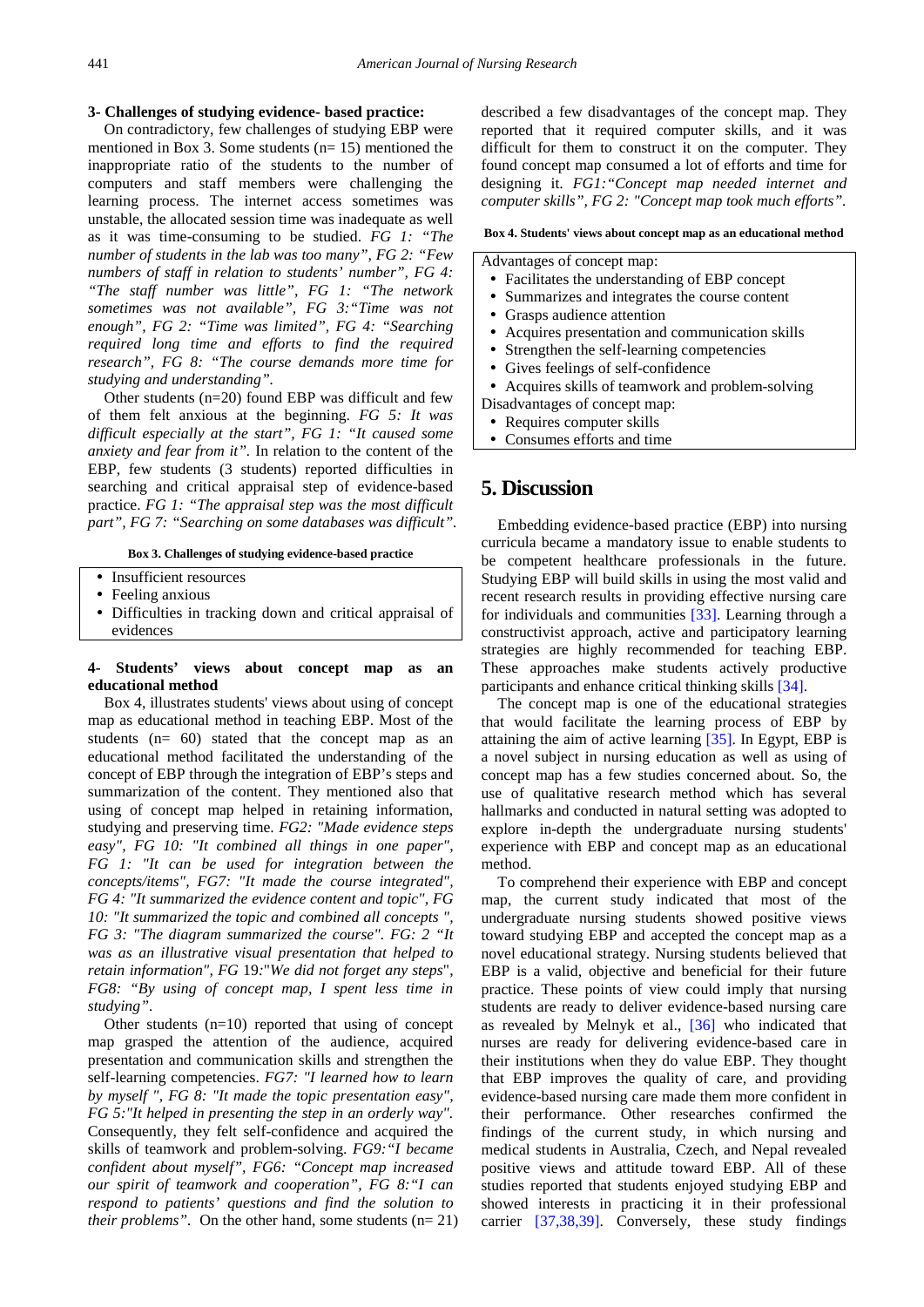contradict with a study reported that undergraduate nursing students experienced a lack of support and opportunity to practice EBP and also a lack of confidence in employing EBP independently [\[9\].](#page-6-4)

Students of the present study indicated that they learned many skills through studying EBP. They became able to define clinical problems and to make a decision about patient care based on valid evidence by practicing the steps of EBP. They mentioned that EBP strengthen the concept of self-learning and skills of independence in recognizing variations in professional practice, in addition to acquiring problem-solving and critical thinking skills. These findings portrayed the willingness of nursing students in updating their knowledge and practice for the purpose of providing a high quality of care. The current figure is supported by many researches that concluded that nurses' perceptions of EBP were focused on professional growth, as well as expanding their knowledge base and skill for standardized healthcare [\[33,40,41,42,43,44\].](#page-6-18) Moreover, the current results were in agreement with Herliani et al. [\[45\]](#page-7-0) who found that students gained skills of retrieving and appraising single empiric articles, as well as assessing the strength of the evidence.

However, based on their experience and self-awareness, the present study revealed some challenges faced the students in studying EBP. The students reported insufficient resources such as the number of available computers and allocated session time. They felt anxious at the beginning and found difficulties in searching and critical appraisal step of EBP. Other studies [\[39,46\]](#page-6-23) also reported that insufficient time and resources were perceived as barriers of studying EBP.

Nursing students are interested in the educational strategies that assist in more long-lasting the knowledge they gain, and the more effectively they can explain. They are concerned with applying the gained knowledge in reality at different healthcare settings [\[47\].](#page-7-1) The current study findings revealed that most of the students assured that using concept maps in teaching EBP enabled them to recognize the concept of EBP and to connect EBP's steps to comprehend the content. They mentioned also that using of concept map helped them in retaining information, studying and preserving time. The same findings were reported in two systematic reviews and meta-analysis which indicated that concept maps were effective for knowledge retention and transformation [\[48\].](#page-7-2) In addition, another Iranian study confirmed the present results. It indicated that concept mapping method provided effective and meaningful EBP education [\[49\].](#page-7-3)

In the student-centered approaches, learners actively participate in the process to acquire critical thinking, selfdirected learning, communication, and teamwork skills [\[50\].](#page-7-4) Moreover, other studies reported that concept map improves social communication skills, and enhance learning motivation and nursing students prefer and are satisfied with teaching methods that involve them actively in the learning tasks [\[51,52\].](#page-7-5) Self-learning was emphasized by some students in the current study as they stated that the concept map intensified their self-learning competencies and team-work skills. Students in the present study experienced self-confidence because they acquired presentation skills. They expressed that using of

concept map grasp the attention of the audience, acquire presentation and communication skills. These findings would be interpreted in the highlight of many studies that concluded that concept map allowed students to be engaged in the learning process and improved their critical thinking [\[53,54,55\].](#page-7-6)

Feeling of self-confidence among students of the current study might be attributed to the acquired skills of problem-solving as they mentioned. These reputations of concept map were reported by many researchers who viewed the concept map as an educational method produced visual conceptualization that enhancing the learning process and acquiring problem-solving skills. In addition, they found the concept map provides an enjoyable learning environment that permits students to express their own ideas and intellectual capabilities [\[55,56,57,58\].](#page-7-7) Difficulty in constructing the design of concept map and time-consuming were among the disadvantages the students encountered in concept map application which is agreed wit[h \[20,59\].](#page-6-8)

# **6. Conclusion**

Undergraduate nursing students showed positive views regarding EBP and concept map. They portrayed their interests in studying EBP and their intentions to apply it in their future career. Nursing students were enthusiastic to use the concept map in studying other scientific materials because it helped them in understanding the course content and retaining information. They found the concept map was very helpful in problem-solving.

## **7. Recommendations**

The study recommended continuity of teaching EBP for undergraduate nursing students and embedding course of EBP in nursing curricula in post-graduate studies. Using of concept map in teaching all nursing academic courses especially community health nursing courses. Further researches are still needed for investigating interactive and clinically integrated teaching strategies that enhance nursing students' knowledge and skills in EBP. Other studies would be conducted to assess the impact of the concept map method on students' academic achievement in mastering EBP. The faculty would upgrade the computer laboratory, internet access to facilitate the implementation of educational activities.

## **Acknowledgements**

We express our sincere gratitude to all the students who had enthusiastically participated in the study in spite of their tight academic schedule.

## **Disclosure**

We pronounce that our work was not influenced by any monetary and personal associations improperly.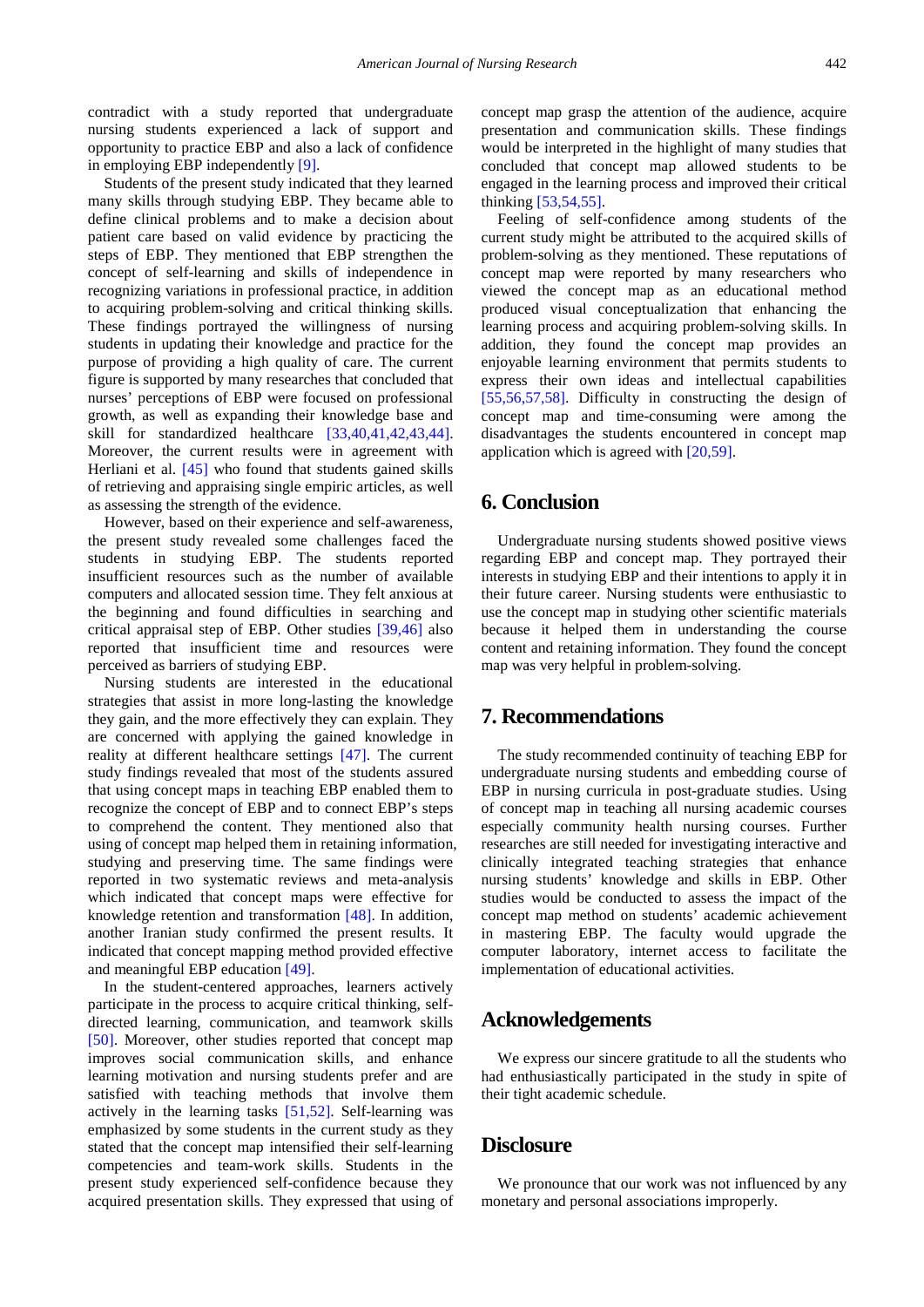# **References**

- <span id="page-6-0"></span>[1] Younhee Kang, In-Suk Yang. (2016). Evidence-based nursing practice and its correlates among Korean nurses. *Applied Nursing Research*, 31, 46-51.
- [2] Melissa V. Taylor, Beverly A. Priefer, Anna C. Alt-White. (2016). Evidence-based practice: Embracing integration. *Nurs Outlook,* 64, 575-582.
- [3] María Ruzafa-Martínez, Lidón López-Iborra, David Armero Barranco, Antonio Jesús Ramos-Morcillo. (2016). Effectiveness of an evidence-based practice (EBP) course on the EBP competence of undergraduate nursing students: A quasi-experimental study. *Nurse Education Today* 38, 82-87.
- <span id="page-6-1"></span>[4] General Authority for Healthcare Accreditation & Regulation (GAHAR), Egypt. National Safety Requirements (NSR) for Hospitals, 2019. https://www.academia.edu/15580307/Egyptian\_HealthCare\_Accre ditation\_Program\_Standards\_for\_Hospitals\_Foundation\_Level\_Se lfAssessment\_Tool\_2014\_Ministry\_of\_Health\_and\_Population\_ Minister\_Office\_Sector.
- [5] Joint Commission International Accreditation Standards for Primary Care, 2nd Edition 2019. Retrieved from https://www.jointcommission.org/standards\_information/edition.a spx.
- <span id="page-6-2"></span>[6] Breimaier, H. E., Halfens, R. J., & Lohrmann, C. (2011). Nurses' wishes, knowledge, attitudes and perceived barriers on implementing research findings into practice among graduate nurses in Austria. *Journal of Clinical Nursing*, 20(11-12), 1744-1756.
- [7] Pereira, F., Pellaux, V., & Verloo, H. (2018). Beliefs and implementation of evidence-based practice among community health nurses: A cross-sectional descriptive study. *Journal of Clinical Nursing*, 27(9-10), 2052-2061.
- <span id="page-6-3"></span>[8] Azmoude, E., Farkhondeh, F., Ahour, M., & Kabirian, M. (2017). Knowledge, Practice and Self-Efficacy in Evidence-Based Practice among Midwives in East Iran. *Sultan Qaboos University Medical Journal*, 17(1).
- <span id="page-6-4"></span>[9] Ryan, E. J. (2016). Undergraduate nursing students' attitudes and use of research and evidence-based practice - an integrative literature review. *Journal of Clinical Nursing*, 25(11-12), 1548-1556.
- <span id="page-6-6"></span>[10] Sin, M., & Bliquez, R. (2017). Teaching evidence based practice to undergraduate nursing students. *Journal of Professional Nursing*, 33(6), 447-451.
- [11] Hung, H., Wang, Y., Feng, J., Wang, C., Lin, E. C., & Chang, Y. (2018). Evidence-Based Practice Curriculum Development for Undergraduate Nursing Students. *Journal of Nursing Research*, 1.
- <span id="page-6-5"></span>[12] André, B., Aune, A. G., & , J. A. (2016). Embedding evidencebased practice among nursing undergraduates: Results from a pilot study. *Nurse Education in Practice*, 18, 30-35.
- [13] Llasus, L., Angosta, A. D., & Clark, M. (2014). Graduating Baccalaureate Students' Evidence-Based Practice Knowledge, Readiness, and Implementation. *Journal of Nursing Education*, 53(9).
- [14] Liou, S., Cheng, C., Tsai, H., & Chang, C. (2013). Innovative Strategies for Teaching Nursing Research in Taiwan*. Nursing Research*, 62(5), 335-343.
- <span id="page-6-13"></span>[15] Horntvedt, M. T., Nordsteien, A., Fermann, T., & Severinsson, E. (2018). Strategies for teaching evidence-based practice in nursing education: A thematic literature review. *BMC Medical Education,* 18(1).
- <span id="page-6-7"></span>[16] Schuster, P. M. (2000). Concept Mapping: Nurse Educator, 25(2), 76-81.
- [17] Atay, S., & Karabacak, Ü. (2012). Care plans using concept maps and their effects on the critical thinking dispositions of nursing students. *International Journal of Nursing Practice*, 18(3), 233-239.
- [18] Bamidele, E., & Oloyede, E. O. (2013). Comparative Effectiveness of Hierarchical, Flowchart and Spider Concept Mapping Strategies on Students' Performance in Chemistry. *World Journal of Education*, 3(1).
- [19] Barrett, K. (2014). An Evaluation of the Use of Concept Maps in the Development of Critical Thinking in One Cohort of Preregistration Nursing Students. University of Ulster.
- <span id="page-6-8"></span>[20] Harrison, S., & Gibbons, C. (2013). Nursing Student Perceptions of Concept Maps: From Theory to Practice. *Nursing Education Perspectives*, 34(6), 395-399.
- [21] Evidence-Based Nursing: Rationale and Resources. (2004). Worldviews on Evidence-Based Nursing, 1(1), 69-75.
- [22] Kohatsu, N., Robinson, J., & Torner, J. (2004). Evidence-based public health. An evolving concept. *American Journal of Preventive Medicine*, 27(5), 417-421.
- [23] Glasziou, P., Del, Mar. C., Salisbury, J. (2007). Evidence- Based Practice Workbook, 2<sup>nd</sup> edition. Blackwell Publishing Ltd., Oxford, UK.
- <span id="page-6-9"></span>[24] Allen, J. D. (2012). Effects of concept mapping on meaningful learning and achievement in chemistry. *Dissertation Abstracts International*, 50(11):3542
- [25] Rovira, C. (2016). Theoretical foundation and literature review of the study of concept maps using eye tracking methodology. El *Profesional De La Información*, 25(1), 59.
- <span id="page-6-10"></span>[26] Speicher, T.E., Bell, A., Kehrhahn, M., Casa, D.J. (2012). Casebased analogical reasoning: A pedagogical tool for promotion of clinical reasoning. *Athl Train Educ J.,* 7(3): 129-136.
- <span id="page-6-11"></span>[27] Oliver, K. (2012). An investigation of concept mapping to improve the reading comprehension of science texts. *Journal of Science Education and Technology*, 18(5):1-18.
- <span id="page-6-12"></span>[28] Stiffler, D., & Cullen, D. (2010). Evidence-based Practice for Nurse Practitioner Students: A Competency-based Teaching Framework. *Journal of Professional Nursing*, 26(5), 272-277.
- <span id="page-6-14"></span>[29] Barbour, R. S. (2005). Making sense of focus groups. *Medical Education*, 39(7), 742-750.
- <span id="page-6-15"></span>[30] LoBiondo-Wood, G., & Haber, J. (2018). Nursing research: Methods and critical appraisal for evidence-based practice. St. Louis, MO: Elsevier.
- <span id="page-6-16"></span>[31] Leonardo, R. (2018). PICO: Model for Clinical Questions. *Evid Based Med Pract*, 3: 115.
- <span id="page-6-17"></span>[32] Alhojailan, M. I. (2012). Thematic Analysis: A Critical Review of Its Process and Evaluation. *West East Journal of Social Sciences*, 1(1).
- <span id="page-6-18"></span>[33] Belowska, J., Panczyk, M., Zarzeka, A., & Gotlib, J. (2015). Knowledge and attitudes of nursing students towards evidencebased medicine and evidence-based nursing practice. *Polish Journal of Public Health,* 125(4), 201-204.
- <span id="page-6-19"></span>[34] Levin, R. F. (2010). Integrating Evidence-Based Practice with Educational Theory in Clinical Practice for Nurse Practitioners: Bridging the Theory Practice Gap. *Research and Theory for Nursing Practice*, 24(4), 213-216.
- <span id="page-6-20"></span>[35] Bauman, A. (2018). Concept Maps: Active Learning Assessment Tool in a Strategic Management Capstone Class. *College Teaching*, 66(4), 213-221.
- <span id="page-6-21"></span>[36] Melnyk, B. M., Fineout-Overholt, E., Gallagher-Ford, L., & Kaplan, L. (2012). The State of Evidence-Based Practice in US Nurses. JONA: *The Journal of Nursing Administration*, 42(9), 410-417.
- <span id="page-6-22"></span>[37] Ilic, D., & Forbes, K. (2010). Undergraduate medical student perceptions and use of Evidence Based Medicine: A qualitative study. *BMC Medical Education*, 10(1).
- [38] Zeleníková, R., & Jarošová, D. (2014). Perception of the effectiveness of evidence-based practice courses by Czech nursing and midwifery students. *Central European Journal of Nursing and Midwifery*, 5(4), 169-175.
- <span id="page-6-23"></span>[39] Karki, S., Acharya, R., Budhwani, H., Shrestha, P., Chalise, P., Shrestha, U., Wilson, L. (2017). Perceptions and Attitudes towards Evidence Based Practice among Nurses and Nursing Students in Nepal. *Kathmandu University Medical Journal*, 13(4), 308-315.
- [40] Delaney, C., & Piscopo, B. (2004). RN-BSN Programs. *Journal for Nurses in Staff Development (JNSD)*, 20(4), 157-161.
- [41] Ozsoy, S. A., & Ardahan, M. (2008). Research on knowledge sources used in nursing practices. *Nurse Education Today*, 28(5), 602-609.
- [42] Neda, M., Soodabeh, J., Azadeh, J., & Naser, B. (2012). Nursing faculties' knowledge and attitude on evidence-based practice. *Iran J Nurs Midwifery Res*, 17(7): 506–511.
- [43] Florin, J., Ehrenberg, A., Wallin, L., & Gustavsson, P. (2011). Educational support for research utilization and capability beliefs regarding evidence-based practice skills: A national survey of senior nursing students. *Journal of Advanced Nursing*, 68(4), 888-897.